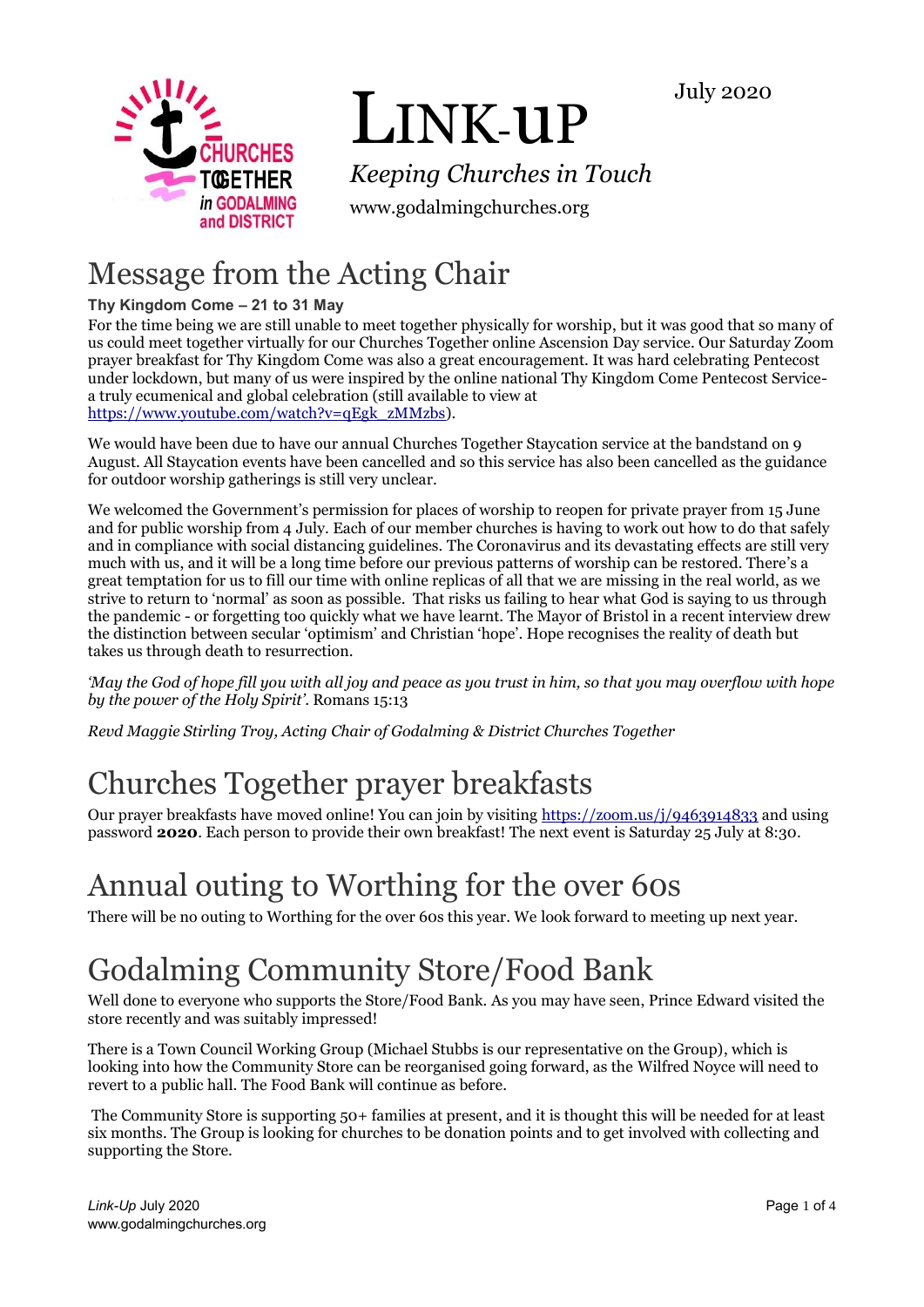The Food Bank and the Community Store work together, with items being collected and distributed by both as needed.

Do keep a look out for further information and if you have any questions or suggestions please contact Michael on [michaeleashing@aol.com.](mailto:michaeleashing@aol.com)

### News of the Churches and organisations

### The Parish of Godalming – St Peter and St Paul's Church and St Mark's Church

Our online services via Zoom continue to be well attended by members of our regular congregation and by some who have joined us from churches around the country. We are also offering a form of worship Monday to Friday, this varies from morning prayer to coffee and fellowship. Please see the list of regular worship below and if you would like to participate in any of these, visit our website – [parishofgodalming.org.uk](https://parishofgodalming.org.uk/)

10:15 - Sunday Worship

10:30 - Monday morning coffee and fellowship

- 9:30 Tuesday morning prayer
- 12:00 Wednesday prayers

9:30 - Thursday morning prayer

10:30 - Friday morning coffee and fellowship

#### St John's Parish Church, Farncombe

St John's is now open for private prayer on weekday mornings, usually 9:30 to 12:30 – check the porch sheet for weekly timings as these will differ. We are wondering how to carry forward worthwhile adaptations to our practices which we've adopted during the restrictions, but technology and (lack of) expertise may make it difficult! We are lucky to have the continued support and good wishes of so many people locally. [www.farncombe.org.uk](http://www.farncombe.org.uk/)

#### Godalming Baptist Church

We at GBC have a YouTube Channel - what a steep learning curve for us all! We have divided the church into Pastoral Groups with individuals calling individuals on their list, and we have some who are able to go and shop for others and do doorstep deliveries. We are encouraging people in the church who do have email to send in favourite hymns and passages and jokes and funny stories etc and we will post these out to those stuck at home without computers and the rest will receive by email. Blessings, Sandra

[www.godalmingbaptistchurch.org.uk](http://www.godalmingbaptistchurch.org.uk/)

#### Godalming United Church

#### **Online church**

Our Sunday morning services continue to be streamed real-time every Sunday 10:30 am at https://guc.online.church with a facility to exchange greetings and comments. They are available for viewing later on our website www.guc.org.uk or YouTube channel bit.ly/GUCYouTube.

#### **Introducing Rev'd Adam Payne – our new Minister**

Recently, the pastoral committee of the URC Wessex Synod held a Zoom meeting and unanimously agreed the following: "In the light of the clear indications of Godalming United Church that they wish to issue a strong call to Adam Payne to serve as their minister at the earliest opportunity, the Pastoral Committee agrees to appoint Adam Payne as a Synod Minister to serve at Godalming United Church."

Adam hails from Indiana, USA. He's always been an anglophile, and after a family trip over here a few years ago he and his wife felt that they really wanted to come and live in England permanently. He's currently living in Basingstoke, working in IT, his wife Kyla is an A&E nurse, and their two daughters, aged 12 and 8 are in local schools. While over here he's been preaching at local URC churches

Adam first preached at our church right at the beginning of February (filling a Sunday "slot" during the interregnum created by Paul Hulme's retirement last summer). He and the family liked us, and were due to attend our annual pantomime the following weekend, but sadly storm Ciara prevented them. However, a link had been forged! Adam applied for the post of Minister, and on the weekend of 16/17 May had an online discussion with Richard August (Church Council and our resident IT wizard) followed by "preaching with a view" (the week's virtual Sunday service). Social distancing has meant that communications with church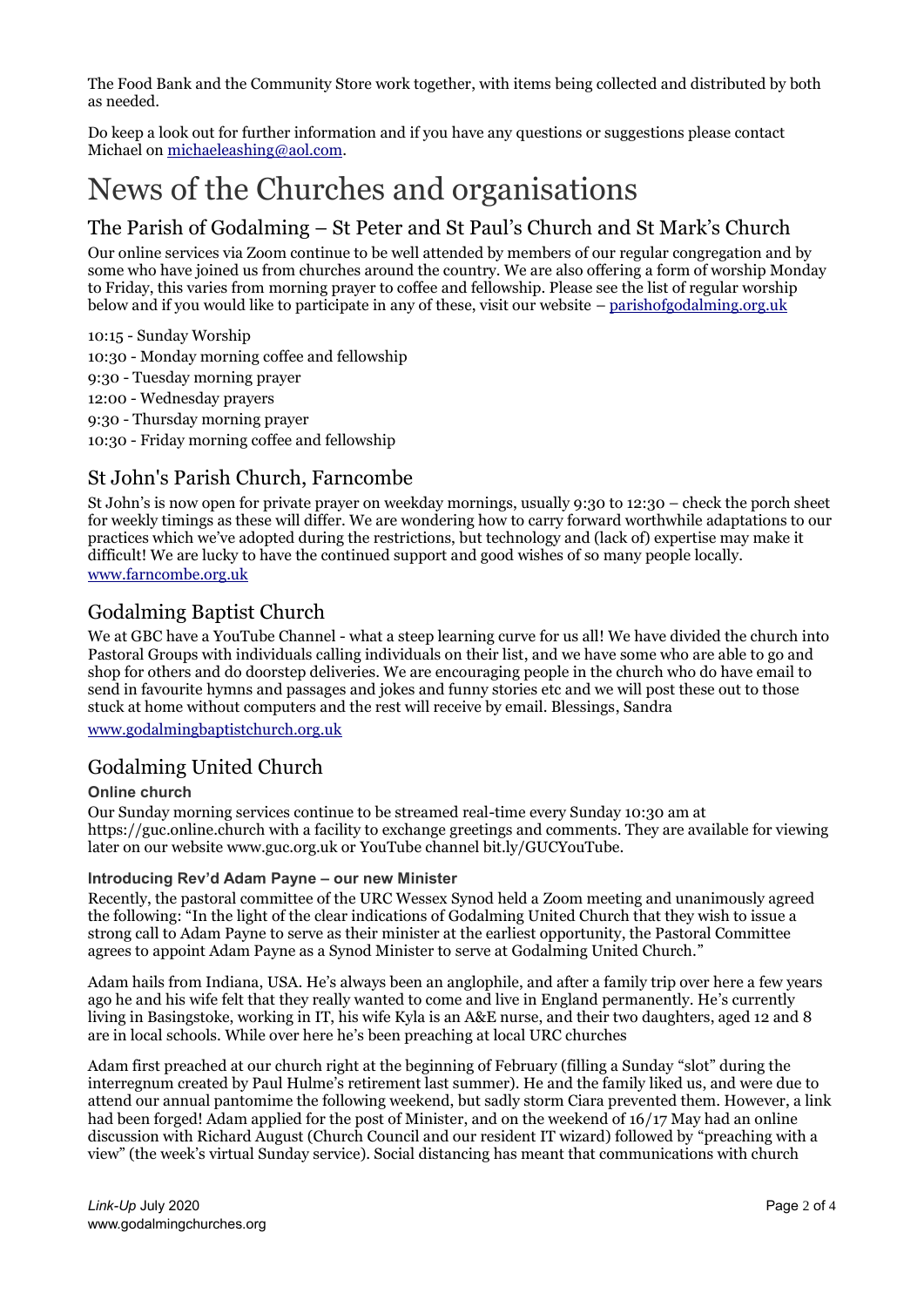members have been online or, for those without the technology, via transcripts/CD/DVD. This has meant a lot of work for members of Church Council – but everything has been coordinated, and the result is that we have a new minister – who will be in post on September 1st.

Adam is a minister of the US United Church of Christ (the American equivalent to the United Reformed Church) and his upbringing was in the United Methodist Church. His priority is "being part of a church that is active" and he is "excited about the possibilities of making a positive difference in the world". He sees the congregation "as an active part in the ministry" and church as "a place where people can know they can turn in times of need and find themselves welcomed". We feel that Adam and his family are a close fit with Godalming United Church and look forward to welcoming him properly into our church and community. [www.guc.org.uk](http://www.guc.org.uk/)

St Edmund King & Martyr Godalming with St Joseph's Milford Roman Catholic Churches

#### **Virtual Pilgrimage**

Follow our progress on our 109-mile Virtual Pilgrimage walking to Bury St Edmunds but in our local area at <https://www.facebook.com/stedsgod> to raise funds for the CAFOD COVID 19 Appeal. Our target was £1,000 over 5 weeks, but in the first week we have raised £961, so if you would like to contribute to this worthwhile cause, here is a link to the Parish Just Giving page<https://www.justgiving.com/fundraising/Jo-Lewry1>

#### **St Edmund's Virtual Parish - GoToMeeting Virtual Parish 450-922-301**

t: 020 3713 5028 – access code 450-922-301 – Every Sunday at 10:00, Fr Jonathan continues to live stream our Morning Service, which continues to have an attendance of around 70, including several families which is so nice. He also streams evening prayer at 17:00 on a Sunday evening.

#### **Lectio Divina**

Lectio Divina is a very special way of praying with the scriptures. It helps us to hear the "God who Speaks", and we find in it that God is not indifferent to our struggles and search for meaning. Wednesday evenings from 19:30 to 20:45 on GoToMeeting (details above).

#### **Family Quiz of Godalming**

One of our Parishioners, Alan Lion, (formerly Chairman of Trinity Trust Team), has devised a Family Quiz of Godalming, which he is happy to share with you – for a copy email  $\underline{alion@b}$ tinternet.com

#### **Opening Times within our Parish**

Thanks to our team of volunteer stewards and cleaners, opening times are as follows:

*St Joseph's, Milford* Tuesday 10:00 to 11:00 Wednesday 10:00 to 11:00 and 19:30 to 20:30

#### *St Edmund's, Godalming*

Monday 10:30 to 11:30, 14:30 to 16:00 and 19:00 to 20:00 Thursday 10:00 to 12:00 and 14:30 to 16:00 Saturday 11:00 to 12:00 Sunday 16:00 to 17:00

#### **Face Coverings**

Sr Mary Burke FMDM from Ladywell has emailed to say "I am currently 'shielding' and will be for a while. I would like to ask if you might appreciate some face-coverings for those who find it hard to source them and may need them. They are three layered, light cotton with gentle elastic which goes around the ears… I got the material free and it is passing the time for me. I also pray for the health and safety of the wearer as I sew them. So there is no charge except if the recipient wishes or can do a kind deed for someone else." Please contact Parish Assistant: Sarah Stilwell e: godalming@abdiocese.org.uk : 01483 416880

#### **Sources of Practical Support**

*Love One Another Fellowship* If you would like help from our team of parish volunteers do not hesitate to call the help line number (07593 121430) or send a message via the parish email or Fr Jonathan.

Godalming *Food Bank* is still providing vital support to many. For latest update and details, including new collection points see:<http://www.parishofgodalming.org.uk/ourchurch-of-st-marks/food-bank/>